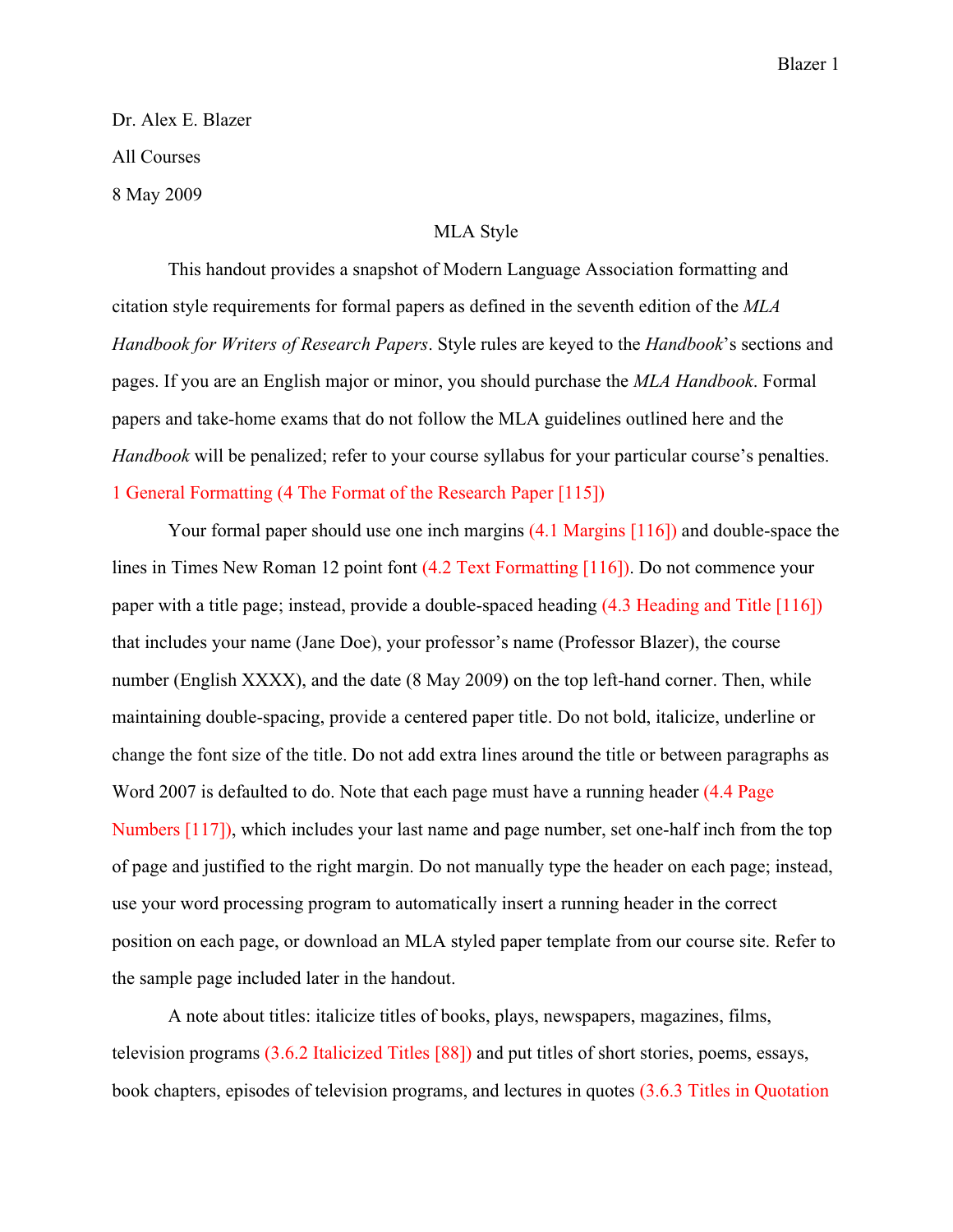#### Marks [89]).

The general formatting rules are as follows:

- font: Times New Roman
- font size: 12 point
- margins: one inch
- spacing: double-spacing
- justification: left
- heading: your name

your instructor's name

the course number

the date

running header: your last name and page number,

one-half inch from the top of the page and flush right

titles of works:

*italicize* book, play, newspaper, magazine, film, and television program titles

"quotation marks" around short story, poem, book chapter, essay in book, newspaper article, magazine article, episode of television program, and lecture titles

### 2 Quoting

Next, let us discuss quoting (6 Documentation: Citing Sources in the Text) [213] and 3.7 Quotations [92]). Do use in-text parenthetical citations, but do not use footnotes. Only use endnotes if they are absolutely warranted and you discuss their use with me first. Note that quotes absolutely cannot stand alone grammatically as sentences. Quotes must be introduced; they must be attached to your own sentence, your own independent clause. Do not let the quote do all the analytical work. Quotes constitute illustrative evidence; your task is to analyze them. Introduce the passage, quote the passage, and then explain and interpret the passage thoroughly.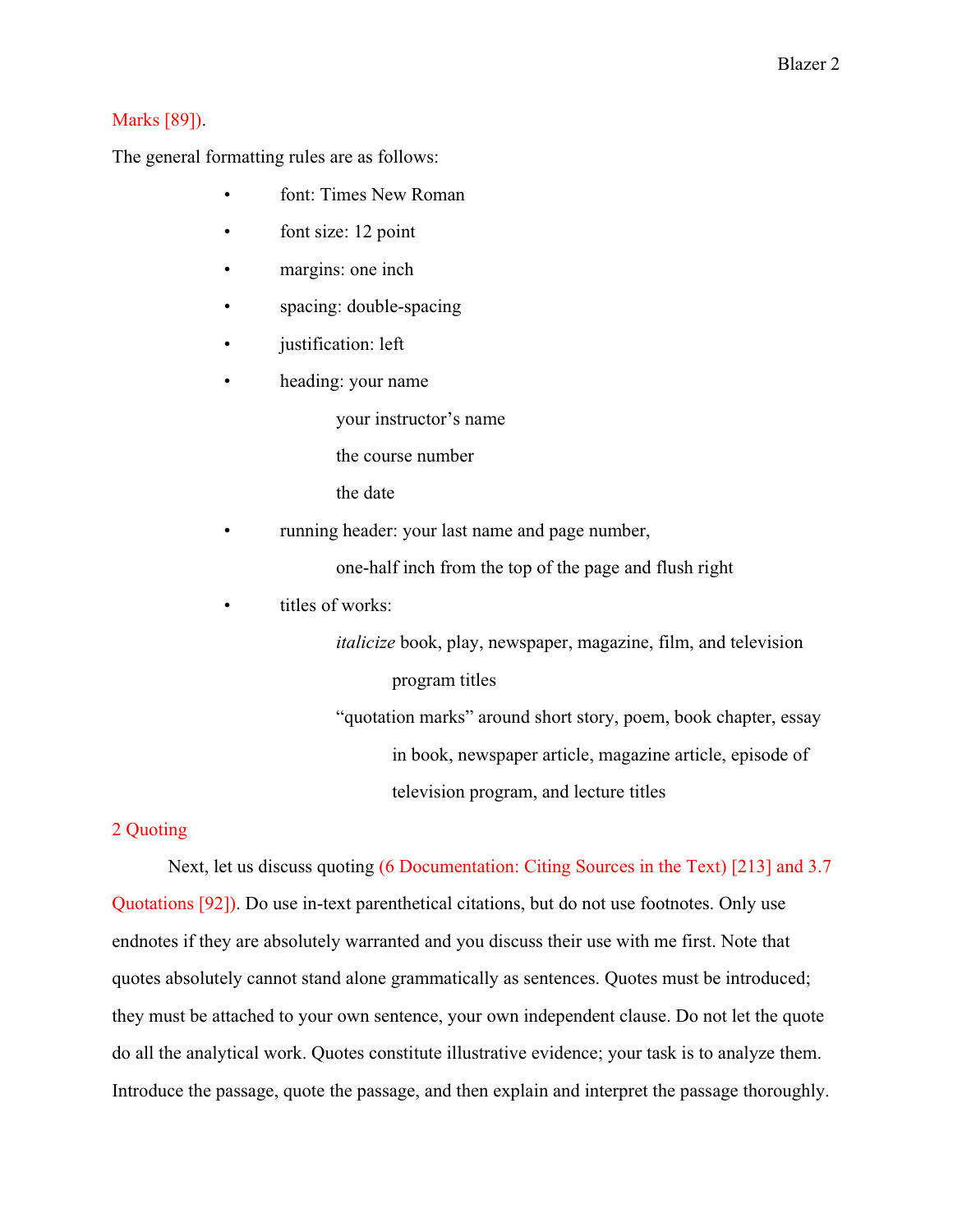Blazer 3

The author, source, and page number of the quote must be made clear to the reader, through context and/or parenthetical citation. If the source and author have already been provided or are provided in context of the introductory sentence or surrounding paragraph(s), simply cite the page number in parentheses after the closing quotation mark. This is called the parenthetical citation. Do not use the word *page* or *pages* or the abbreviation *p.* or *pp*. The following pages provide examples of how to quote prose, drama (including film and television), and poetry. Because the goal of these pages is to demonstrate correct quotation style, I will not be explaining the quotes and each type of quote will be set off in a new paragraph. In your own papers, you should never let the quote simply speak for itself, and you should never allow a quote to constitute an entire paragraph.

#### 2.1 Prose: four lines or less of text (3.7.2 Prose [110])

A typical citation includes 1) an introduction to the quote punctuated by a comma or semicolon, 2) the quote itself distinguished by double quotation marks, 3) a parenthetical citation that includes the author's last name, if not already known, and page number of the text and 4) a period at the end, after the parenthetical citation. Generally speaking, you should make sure through surrounding context and/or parenthetical citation that your reader knows who the author and title of the work being quoted are. If you have already introduced the author and title of the work, either in the introduction to the quote or in surrounding context, then you can safely provide only the page number in the parenthetical citation. To illustrate the author's name in the parenthetical citation, Roquentin, the protagonist of *Nausea*, realizes that he exists in a void: "Now I knew: things are entirely what they appear to be—and behind them  $\dots$  there is nothing" (Sartre 96). To illustrate the author's name in the text, Roquentin, the protagonist of Jean-Paul Sartre's *Nausea*, realizes that he exists in a void: "Now I knew: things are entirely what they appear to be—and behind them  $\dots$  there is nothing" (96).

#### 2.1.1 Prose: more than four lines of text

If a quote occupies more than four lines of text of your paper (not the original source), you should turn it into a block quote. Start a new line, do not use quotation marks, indent the quote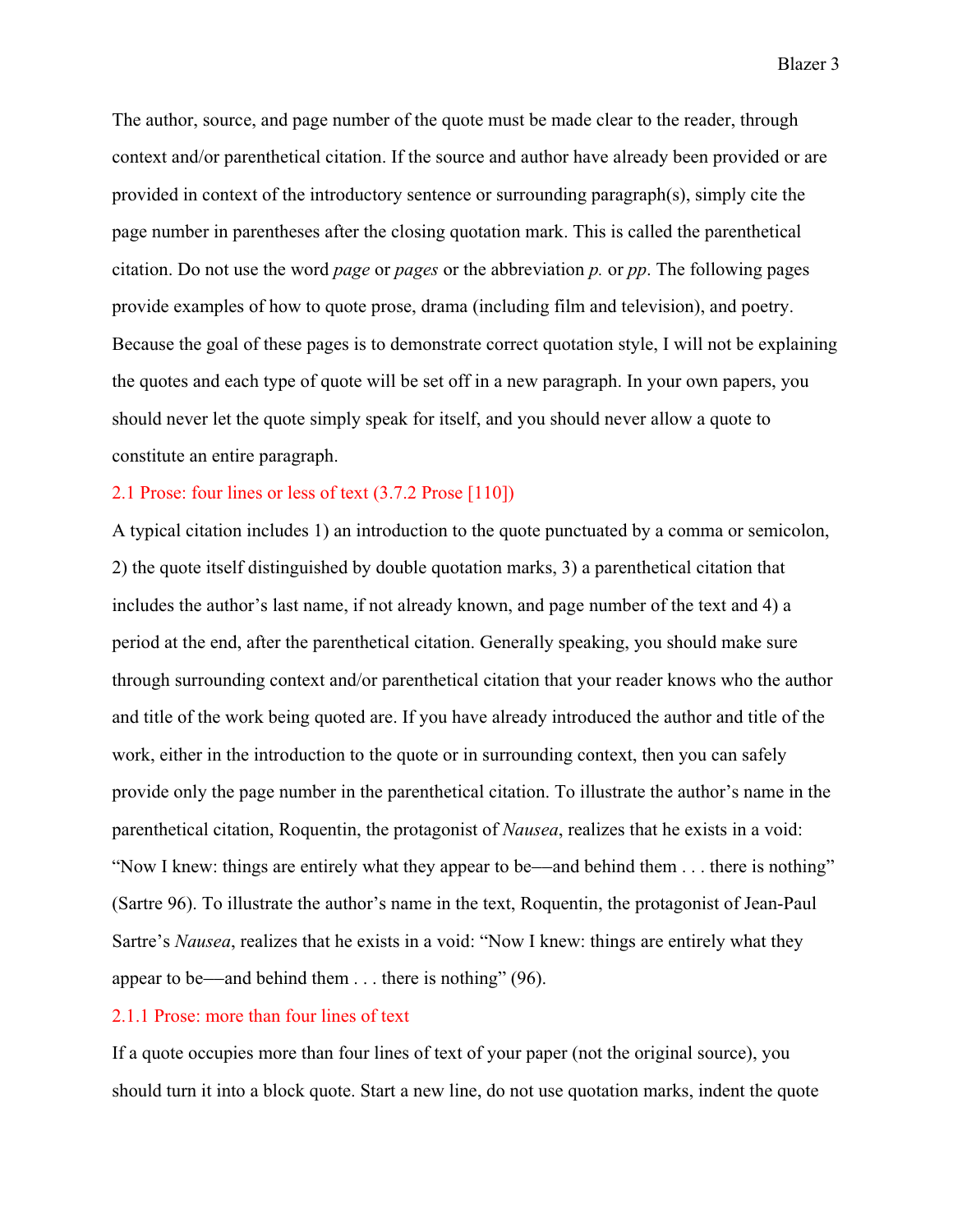one inch from the left-margin only (*not* the right margin), and place your period *before* the parenthetical citation. For example, the unnamed narrator of Angela Carter's "Flesh and the Mirror" meditates upon the psychological effect of mirrors:

> Mirrors are ambiguous things. The bureaucracy of the mirror issues me with a passport to the world; it shows me my appearance. But what use is a passport to an armchair traveler? Women and mirrors are in complicity with one another to evade the action I/she performs that shell cannot watch, the action with which I break out of the mirror, with which I assume my appearance. But *this* mirror refused to conspire with me; it was like the first mirror I'd ever seen. It reflected the embrace beneath it without the least guile. All it showed was inevitable. But I myself could never have dreamed it. (70)

#### 2.2 Poetry (3.7.3 Poetry [95])

MLA format requires poetry be cited by line rather than page number. However, in papers for me, if a poem is more than two pages long and the edition does not provide line numbers, feel free to cite the page number rather than the lines.

#### 2.2.1 Poetry: one or two lines

When quoting one or two lines of poetry, separate each line by a slash ( $\ell$ ) and put the line numbers rather than the page number in the parenthetical citation. In "In the Waiting Room," Elizabeth Bishop attempts to convince herself of her individuality: "But I felt: you are an *I*, / you are an *Elizabeth*" (60-61).

#### 2.2.2 Poetry, three or more lines

When quoting three or more lines of poetry, indent the quotation one inch from the left margin, do not use quotation marks, and place the period before the parenthetical citation. If a line runs over, indent it an additional one-fourth inch or three spaces. Wary of writing, the speaker in "The Instruction Manual" daydreams of touring Mexico:

Not one of them has to worry about getting out this manual on schedule.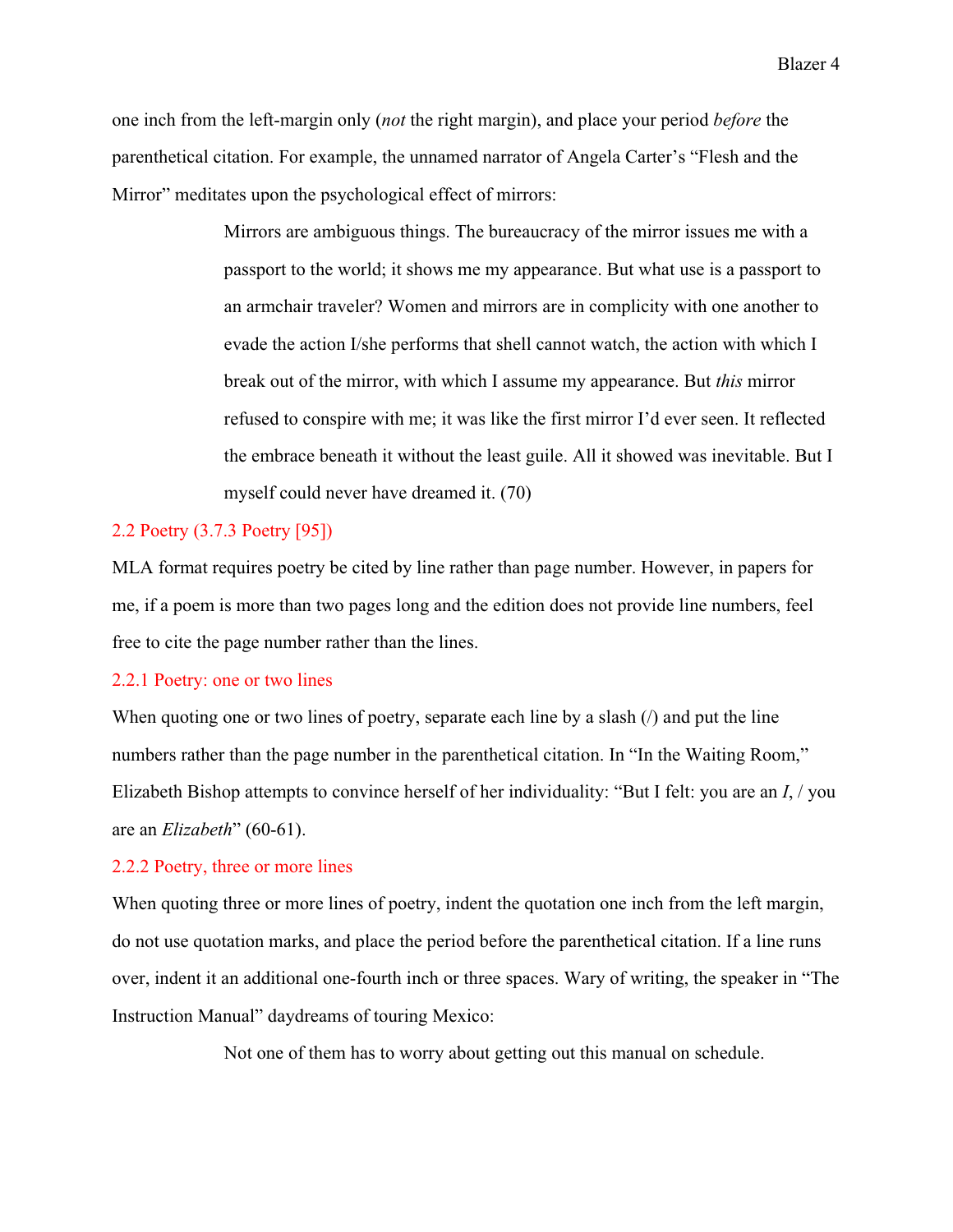And, as my way is, I begin to dream, resting my elbows on the desk and leaning out of the window a little,

Of dim Guadalajara! City of rose-colored flowers! City I wanted most to see, and most did not see, in Mexico! But I fancy I see, under the press of having to write the instruction manual, Your public square, city, with its elaborate little bandstand! (Ashbery 8)

#### 2.3 Drama, Film, and Television (3.7.4 Drama [96])

When quoting plays, screenplays, or teleplays that you have read in print, provide the page number. When quoting plays, films, or television programs that you have only watched (and thus do not have a page number), simply provide the title in the parenthetical citation, unless you have already provided the title in context. For example, Jack Lipnik asserts, "The writer is king here at Capitol Pictures" (*Barton Fink*). Provide the page number if you are quoting from a published script.

#### 2.3.1 Monologue

When quoting just one character, treat the quote as you would regular prose. Consequently, four or less lines of monologue are quoted as in-text citation while more than four lines of text are block quoted. For example, Estragon sets the tone and thema of *Waiting for Godot* with his opening line: "Nothing to be done" (Beckett 7). When quoting verse plays that provide line numbers in the margin, such as those by Shakespeare, your citation should include act, scene, and line numbers rather than page numbers. For example, Hamlet realizes, "the play's the thing / Wherein I'll catch the conscience of the King" (2.2.584-585).

#### 2.3.2 Dialogue

To quote more than four lines of dialogue in a play, film, or television program, capitalize and indent each character's name one inch and follow it with a period. If a line runs over, indent the next line an additional one-fourth inch or three spaces:

> CARDIN. What's the matter, Martha? MARTHA. Nothing.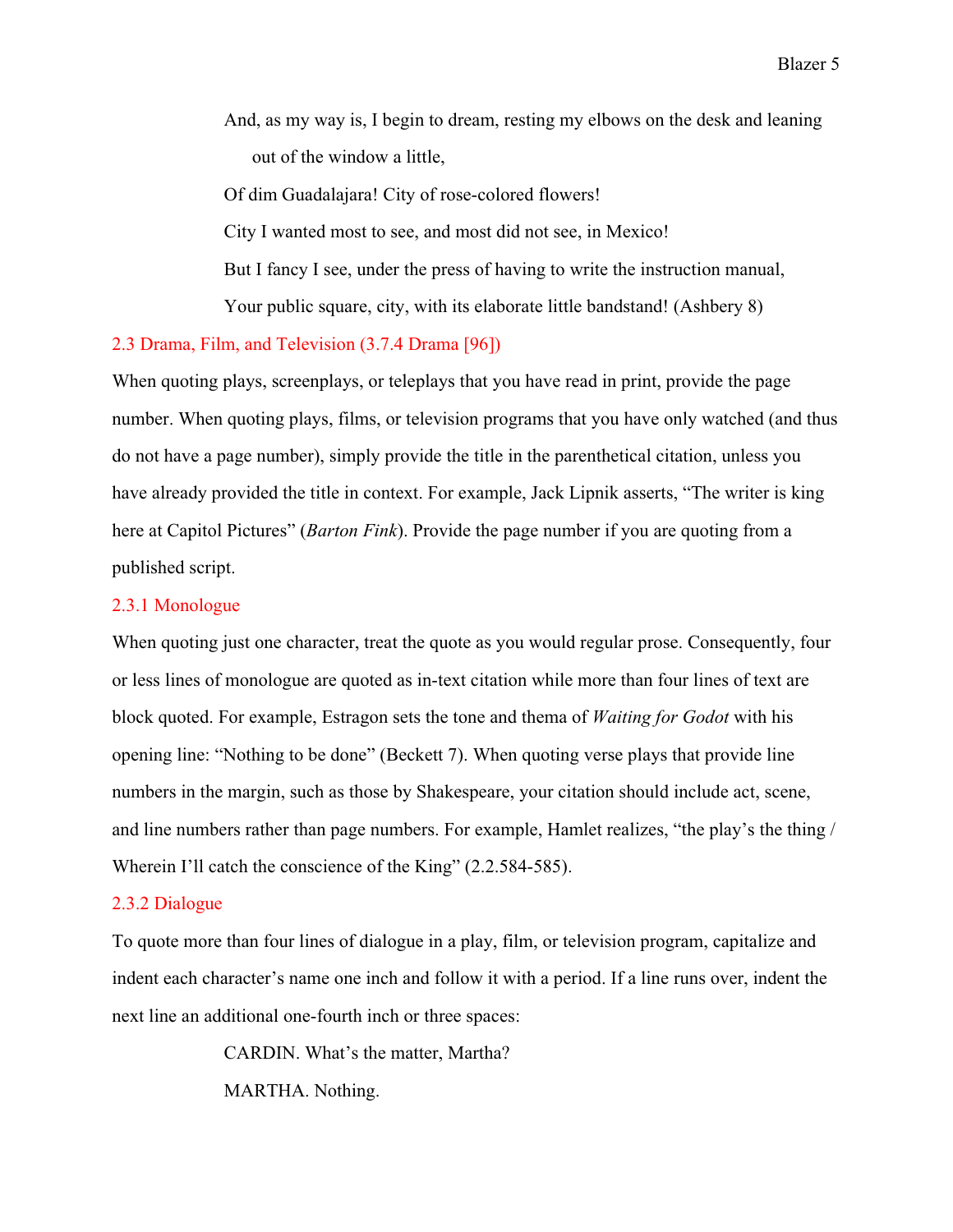CARDIN. (*His face is grave, his voice gentle.*) Yes, there is. For a long time you and I have had something to talk about. (Hellman 23)

3 The Works Cited Page (5.3 The List of Works Cited [129]

A Works Cited page for the quoted sources appears on the final page of this paper. The remaining pages of this handout detail the proper MLA citation format for annotated bibliographies and works cited pages; however, it only gives general rules, which I have categorized here as 1) print sources (books and periodicals), 2) film and television, and 3) electronic sources. When you come across a source that does not quite fit within these guidelines, check with the *MLA Handbook for Writers of Research Papers* or me.

At the end of your paper, start a new page and title it Works Cited in the center of the page. Alphabetize your works cited page by authors' last names. Maintain double-spacing and normal fonts throughout.

#### 3.1 Books

Here is the information that is required in a book reference on the Works Cited page:

the author's name the title of the chapter (if citing only one article or chapter) the title of the book the edition (if applicable) the editor's name (if applicable) the translator's name (if applicable) the place of publication the publisher the year the page numbers (if citing only one article or chapter) the medium of publication

3.1.1 A Book by a Single Author (5.5.2 A Book by a Single Author [148])

Author's Last Name, Author's First Name. *Book Title*. City of Publication: Publisher, Year of

Publication. Medium.

Abzurg, Bella. *Gender Gap: Bella Abzurg's Guide to Political Power for American Women*.

Boston: Houghton Mifflin, 1984. Print.

3.1.2 A Book by Two or More Authors (5.5.4 [154])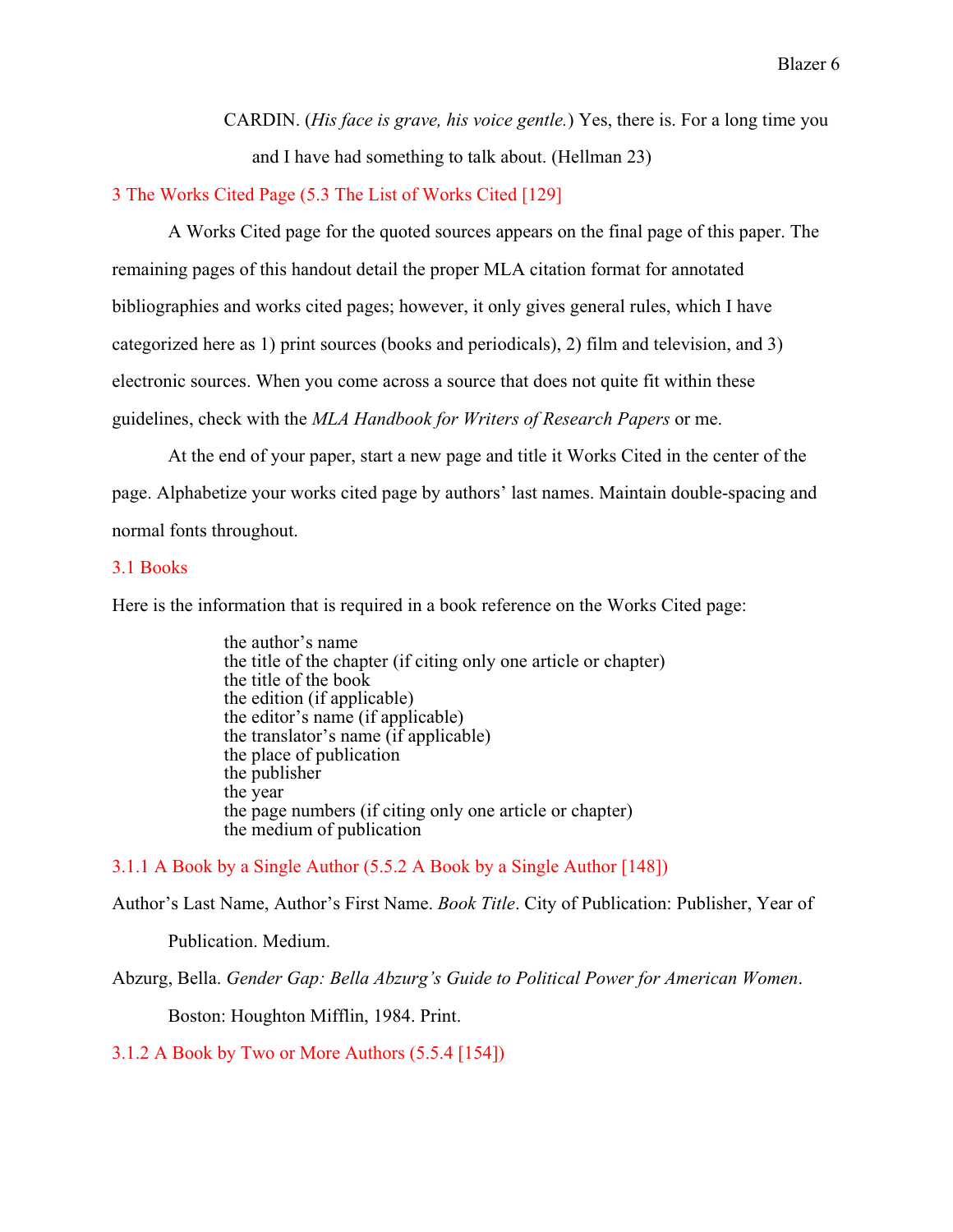- First Author's Last Name, First Author's First Name and Second Author's Name. *Book Title*. City of Publication: Publisher, Year of Publication. Medium.
- Richards, J. M. and Nikolaus Pevsner. *The Anti-Rationalists*. Toronto: U of Toronto P, 1973. Print.
- 3.1.3 Two or More Books by the Same Author (5.3.4 [133])
- In the second of two citations by the same author, use three hyphens in place of the author's name.

Rapping, Elayne. *The Looking Glass World of Nonfiction TV*. Boston: South End, 1987. Print. ---. *Media-tions: Forays into the Culture and Gender Wars*. Boston: South End, 1994. Print.

3.1.4 A Publisher's Imprint (5.5.17 [173])

Author's Last Name, Author's First Name. *Book Title*. City of Publication: Imprint-Publisher, Year of Publication. Medium.

Ball, Jesse. *The Way Through Doors*. New York: Vintage-Random, 2009. Print.

3.1.5 A Book with Multiple Publishers (5.5.18 [173])

- Author's Last Name, Author's First Name. *Book Title*. First City of Publication: First Publisher; Second City of Publication: Second Publisher, Year of Publication. Medium.
- Wallis, Roy. *The Elementary Forms of New Religious Life*. London: Routledge; Boston: Kegan, 1984. Print.

#### 3.1.5 An Anthology or a Compilation (5.5.3 [153])

- Editor's Name(s), ed(s). *Book Title*. Edition (if applicable). Volume (if applicable). City of Publication: Publisher, Year of Publication. Medium.
- Petracca, Michael and Madeline Sorapure, eds. *Common Culture: Reading and Writing about American Popular Culture*. 4th ed. Upper Saddle River, NJ: Prentice Hall-Pearson, 2004. Print.

#### 3.1.6 A Translation (5.5.11 [164])

Author's Last Name, Author's First Name. *Book Title*. Trans. Translator's Name. Ed. Editor's Name (if applicable). City of Publication: Publisher, Year of Publication. Medium.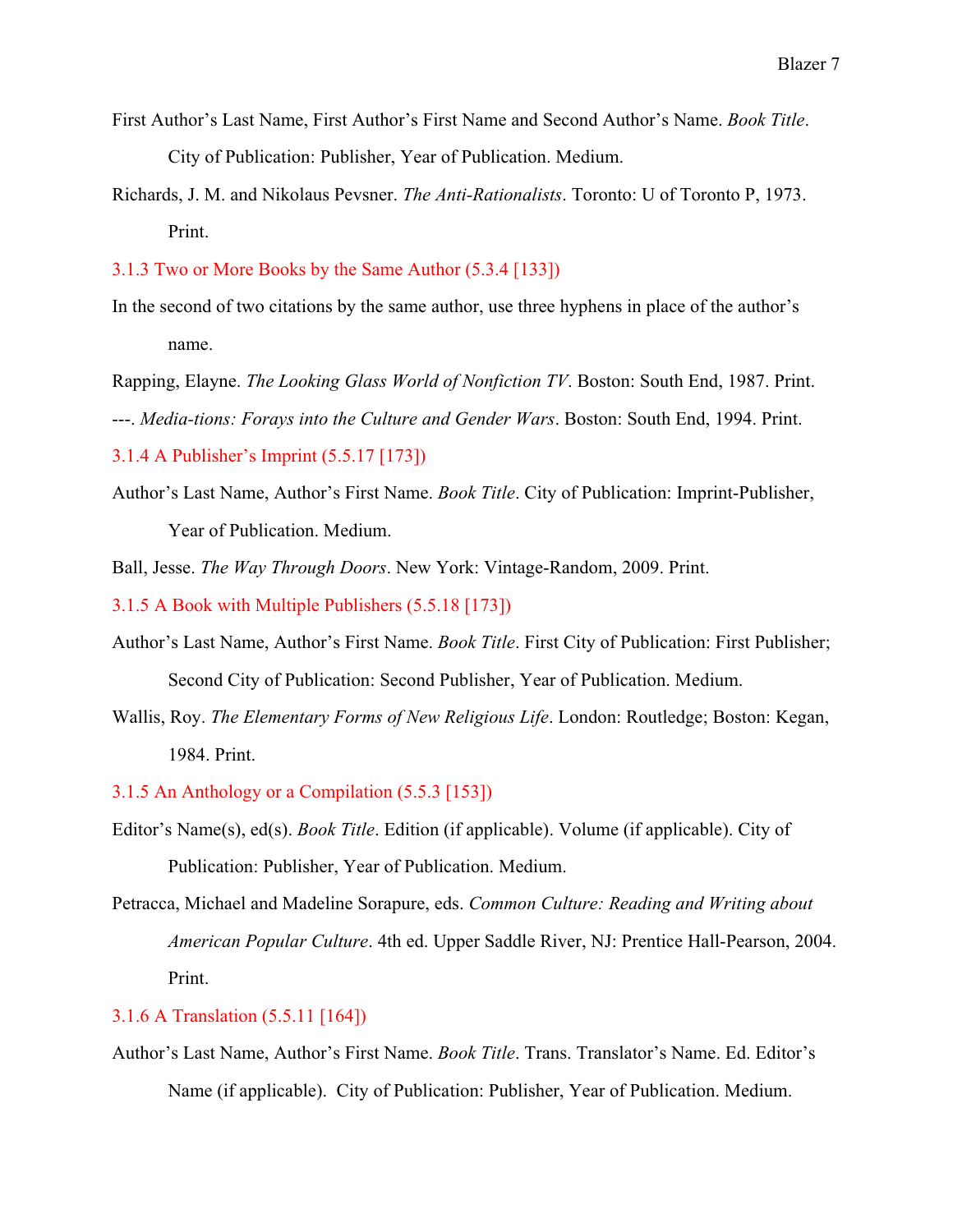Cixous, Hélène. *The Book of Promethea*. Trans. Betsy Wing. Lincoln: U of Nebraska P, 1991. Print.

3.1.7 A Work in an Anthology (5.5.6 [157])

- Author's Last Name, Author's First Name. "Essay Title." *Book Title*. Ed. Editor's Name(s). Edition (if applicable). Volume number (if applicable). City of Publication: Publisher, Year of Publication. First Page of Essay-Last Page of Essay. Medium.
- Fitzgerald, F. Scott. "Babylon Revisited." *The Norton Anthology of American Literature. Between the Wars 1914-1945*. Ed. Nina Baym, *et al*. 6th ed. Vol. D. New York: Norton, 2003. 1658-72. Print.

3.1.8 Articles or Essays Reprinted in an Anthology or a Compilation (5.6.7 [158])

- Author's Last Name, Author's First Name. "Article/Essay Title." Original Publication Information. Rpt. in *Book Title*. Edition (if applicable). Ed. Editor's Name. City of Publication: Publisher, Year of Publication. First Page of Article-Last Page of Article. Medium.
- Holland, Norman N. "Unity, Identity, Text, Self." *PMLA* 90 (1975): 813-22. Rpt. in *Reader-Response Criticism: From Formalism to Post-Structuralism*. Ed. Jane P.

Tompkins. Baltimore: Johns Hopkins UP, 1980. 118-33. Print.

#### 3.2 Periodicals

Here is the required information for a periodical reference on the Works Cited page:

the author's name the title of the article the title of the journal the volume number the issue number the year of publication the page numbers the medium of publication

## 3.2.1 An Article in a Scholarly Journal (5.4.2 [137])

Author's Last Name, Author's First Name. "Article Title." *Journal Title* Volume.Issue (Year):

First Page of Article-Last Page of Article. Medium.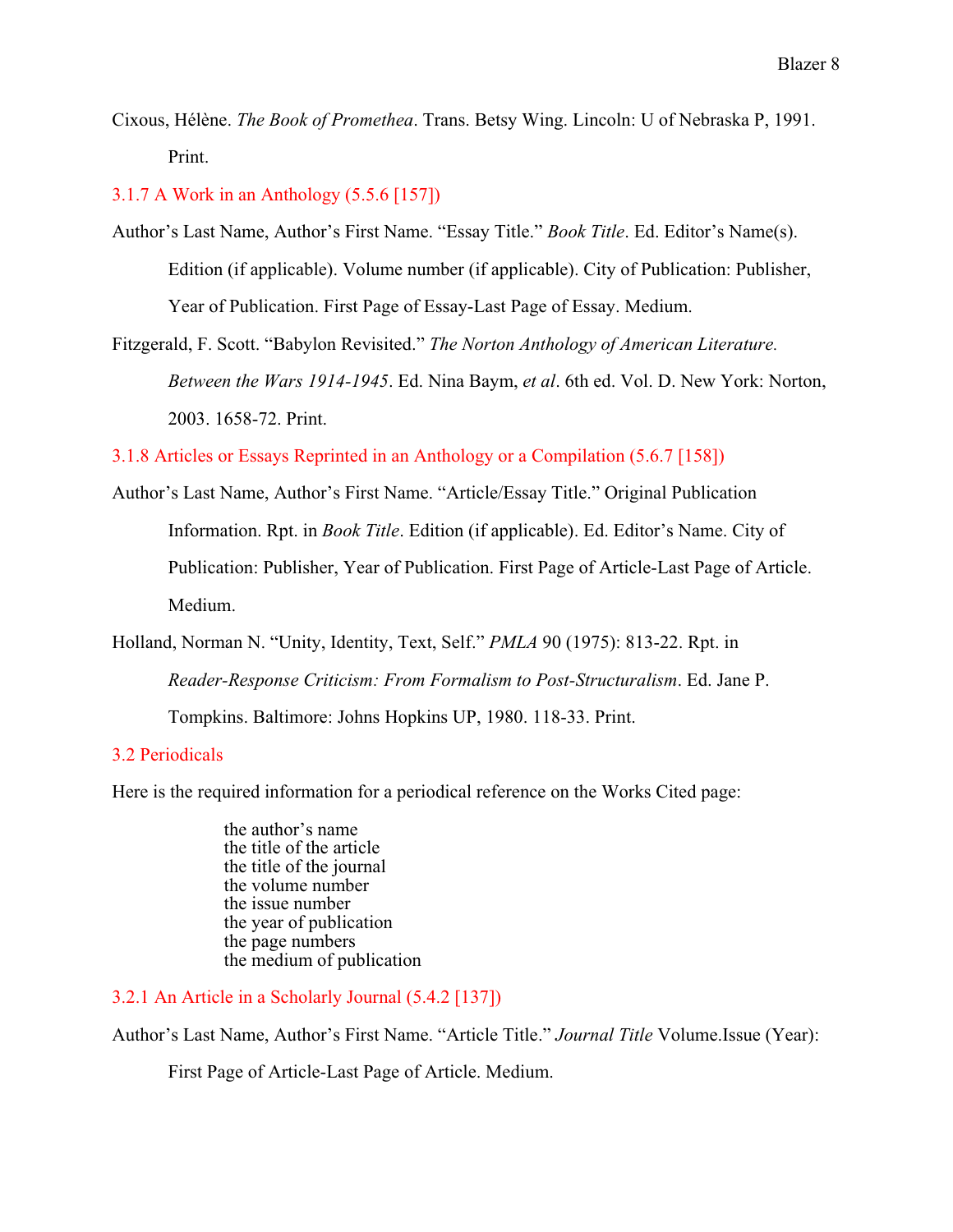Hallin, Daniel C. "Sound Bite News: Television Coverage of Elections, 1968-1998." *Journal of Communication* 42.2 (1992): 5-24. Print.

3.2.2 An Article in a Scholarly Journal Article That Uses Only Issue Numbers (5.4.3 [140])

Author's Last Name, Author's First Name. "Article Title." *Journal Title* Issue (Year): First Page of Article-Last Page of Article. Medium.

Lajolo, Marisa. "The Female Reader on Trial." *Brasil* 14 (1995): 61-81. Print.

3.2.3 A Scholarly Journal Article on the Web Only (5.6.3 [190])

- Author's Last Name, Author's First Name. "Article Title." *Journal Title* Volume.Issue (Year of Publication): Number of Paragraphs or First Page-Last Page. Medium. Date of Access.
- Flannagan, Roy. "Reflections on Milton and Ariosto." *Early Modern Literary Studies* 2.3 (1996): 16 pars. Web. 22 Feb. 1997.
- 3.2.4 A Scholarly Journal Article in a Library Database (5.6.4 [192])
- Author's Last Name, Author's First Name. Print Information (if available). *Database*. Medium. Date of Access.
- Osteen, Mark. "Echo Chamber: Undertaking *The Body Artist*." *Studies in the Novel* 37.1 (2005): 64-81. *Academic Search Complete*. Web. 1 Dec. 2008.

3.2.5 An Article in a Magazine (5.4.6 [142])

*Note: Magazines and newspapers are not usually considered scholarly resources, therefore you should NOT use them unless your instructor and assignment prompt specifically allow them.*

Author's Last Name, Author's First Name. "Article Title." *Magazine Title* Day Month Year:

First Page of Article-Last Page of Article. Medium.

Mehta, Pratap Bhanu. "Exploding Myths." *New Republic* 6 June 1998: 17-9. Print.

3.2.6 An Article in a Newspaper (5.4.5 [141])

- Author's Last Name, Author's First Name. "Article Title." *Newspaper Title* Day Month Year: First Page of Article-Last Page of Article. Medium.
- Hirsch, Marianne. "The Day Time Stopped." *Chronicle of Higher Education* 25 Jan. 2002: B11- 14. Print.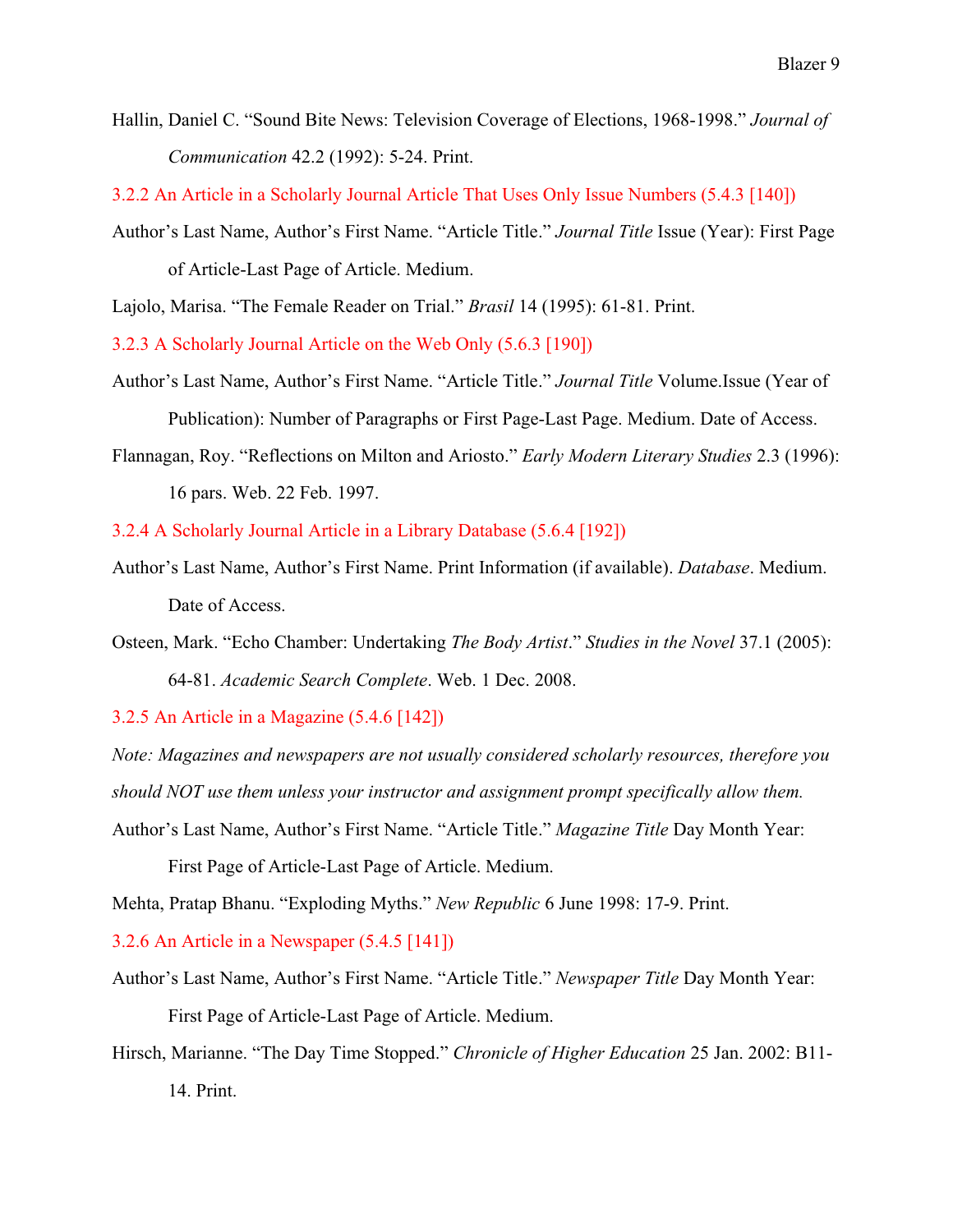#### 3.3 Film and Television

Here is the required information for a film or television reference on the Works Cited page:

the title of the film or television program

the title of the episode of the television program (if citing a particular episode)

the director's name (for film)

the production company (for film) or the network (for television)

the episode airdate (for television) or the year of release (for film)

#### 3.3.1 Film (5.7.3 [197])

*Film Title*. Dir. Director's Name. Distributor, Year of Release. Medium.

*Donnie Darko*. Dir. Richard Kelly. 20th Century Fox Home Entertainment, 2001. Film.

3.3.2 Television Episode (5.7.1 [193])

"Episode Title." *Program Title*. Network. Broadcast Date. Medium.

"Strangers in the House." *My So-Called Life*. ABC. 20 Oct. 1994. Television.

3.4 A Painting, Sculpture, or Photograph (5.7.6 [200])

Artist's Last Name, First Name. *Title*. Date. Institution or Individual (Museum or Collector), City. Publication Information for the source in which the photograph of the artwork appears.

Cornell, Joseph. *Soap Bubble Set*. 1936. Wadsworth Athenaeum, Hartford, CT. By Wayne Andersen. "Joseph Cornell's 'Healthier Possibilities.'" *Common Knowledge* 12.3 (2006): 420-442. Figure 2. Print.

#### 3.5 Course Lecture

#### 3.5.1 In-Class Lecture (5.7.11 [203])

- Instructor's Last Name, Instructor's First Name. "Lecture Title." Course Number Course Title. College or University, City, State. Day Month Year. Lecture.
- Blazer, Alex E. "Poststructuralism and Deconstruction." English 491 Interpretive Theory: The New Criticism to the Present. University of Louisville, Louisville, KY. 30 Mar. 2005. Lecture.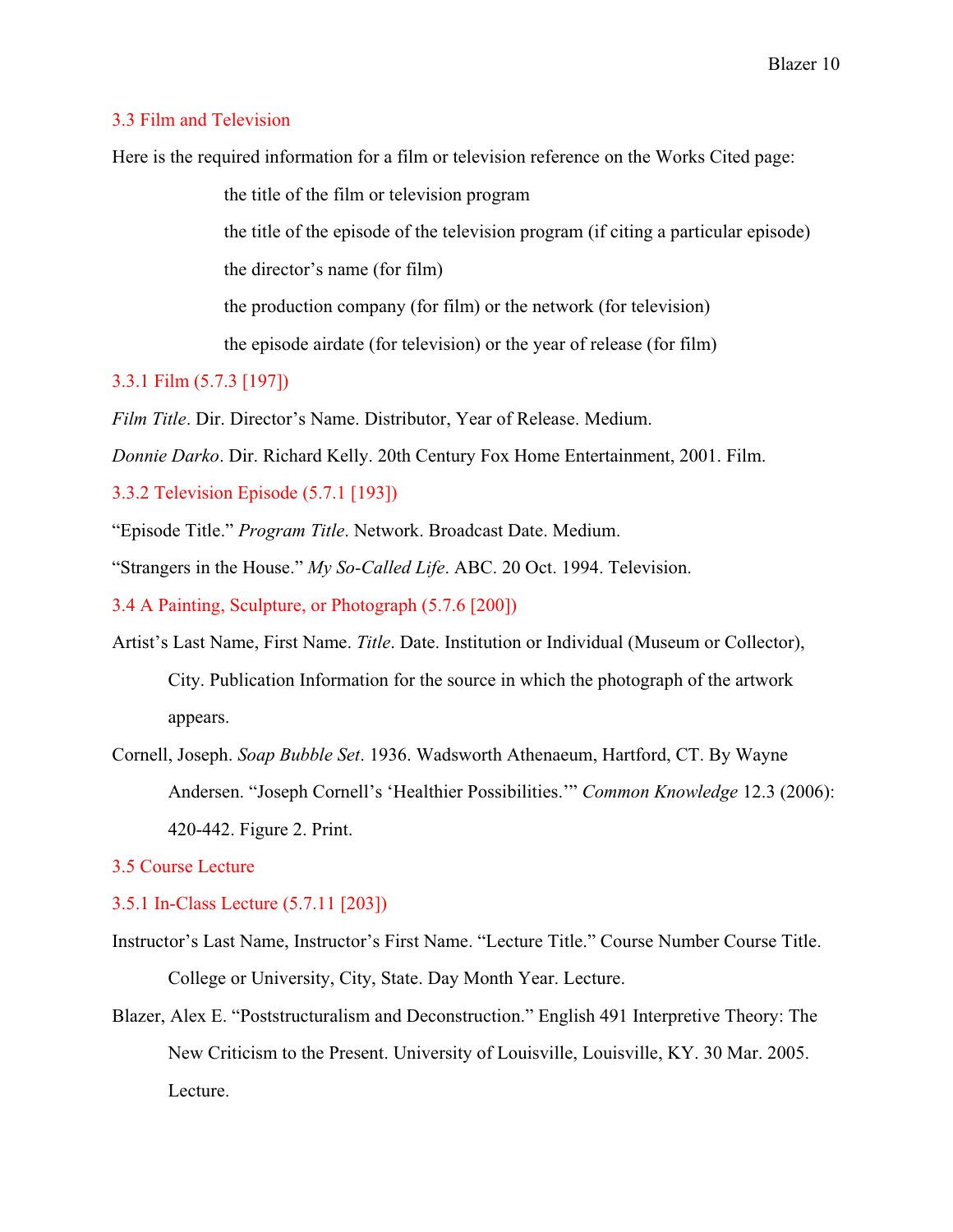## 3.5.2 Online Lecture Notes

- Instructor's Last Name, Instructor's First Name. "Lecture Title." Course Number Course Title. College or University, City, State. Original Date of Publication (if known). Day Month Year of Viewing <URL>.
- Blazer, Alex E. "Modernism." English 226: American Literature II: from 1860. Grand Valley State University, Allendale, MI. 8 Feb. 2007. 22 Apr. 2007 <http://faculty.gvsu.edu/blazera/226/Lectures-07-WI.pdf>.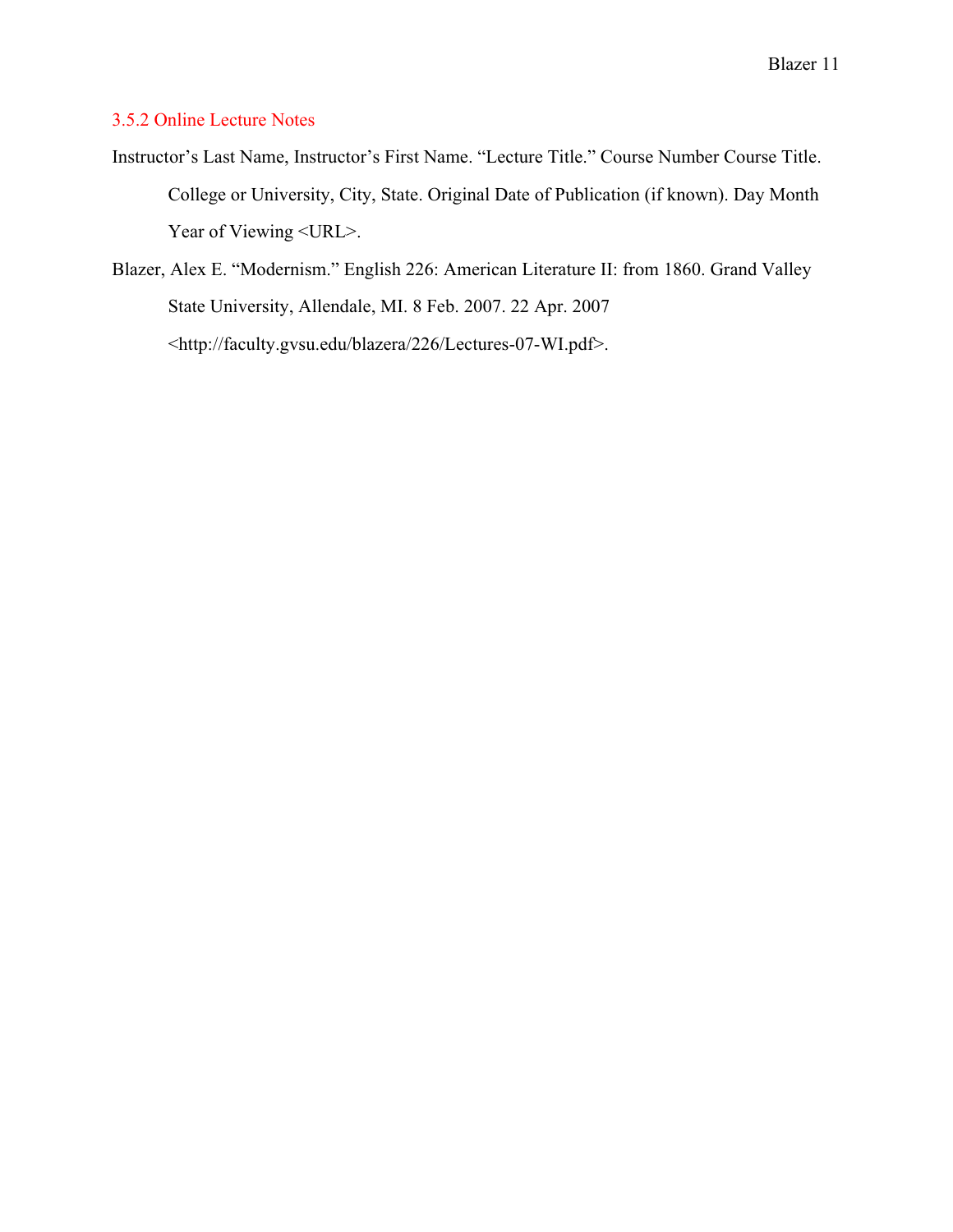## 4. Illustrations

Here is what the first page of an MLA styled paper should look like. Notice the placement of the running header, heading, and one-inch margins.

| Doe 1                                                                                          |
|------------------------------------------------------------------------------------------------|
| <b>Jane Doe</b>                                                                                |
| Professor Blazer                                                                               |
| English 1011                                                                                   |
| 16 Feb. 2009                                                                                   |
| MLA Style Is Keen                                                                              |
| Comic Book Guy calls the Chicago Manual of Style the worst guidelines ever, and Bart           |
| Simpson tells the American Psychological Association to eat his shorts. However, I submit that |
| the Modern Language Association provides the best style guidelines ever. From header to works  |

Here is what the Works Cited page should look like. Notice how the second line of a citation is indented one-half inch.

|                                                                                                | Doe $6$ |
|------------------------------------------------------------------------------------------------|---------|
| <b>Works Cited</b>                                                                             |         |
| Ashbery, John. "The Instruction Manual." Some Trees. 1956. The Mooring of Starting Out: The    |         |
| First Five Books of Poetry. Hopewell, NJ: Ecco, 1997. 8-10. Print.                             |         |
| Barton Fink. Dir. Joel and Ethan Coen. Circle Films and Working Title Films, 1991. Film.       |         |
| Beckett, Samuel. <i>Waiting for Godot</i> . New York: Grove, 1954. Print.                      |         |
| Bishop, Elizabeth. "In the Waiting Room." Geography III. 1976. The Complete Poems, 1927-       |         |
| 1979. New York: Noonday, 1980. 159-61. Print.                                                  |         |
| Carter, Angela. "Flesh and the Mirror." Fireworks: Nine Profane Pieces. London: Quartet, 1974. |         |
| Burning Your Boats: The Collected Short Stories. New York: Penguin, 1995. 68-74.               |         |
| Print                                                                                          |         |